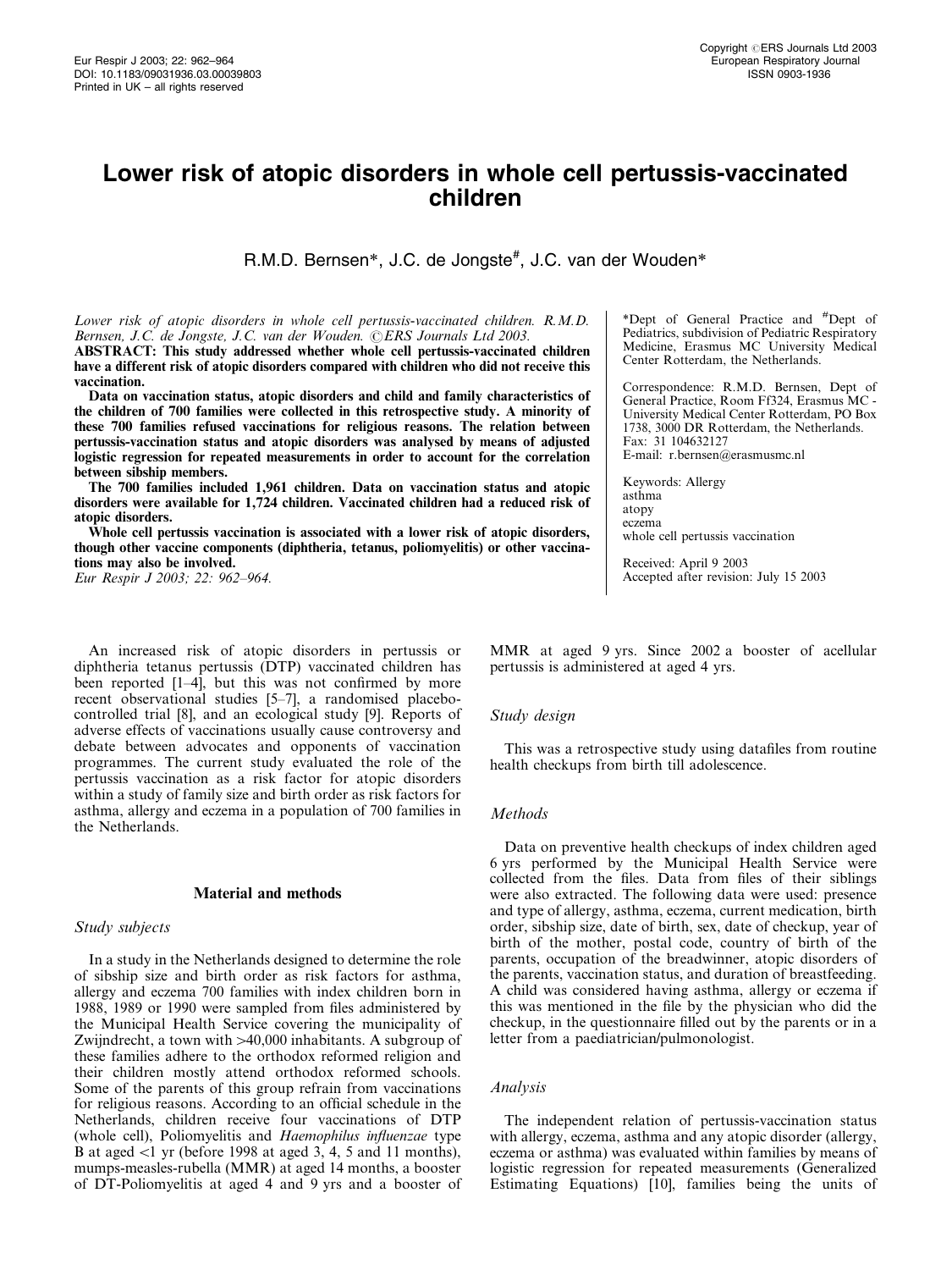analysis, which takes correlation between family members into account. Analyses were performed both in univariate and multivariate models with adjustments for the subset of the following variables, which changed the univariate point estimate by at least 10% [11]: sibship size, birth order, year of birth, season of birth, sex, breast feeding for  $>1$  month (yes/ no), age at the time of checkup, allergy or asthma of the parents, level of occupation of the bread-winner (five levels), age of the mother at the time of delivery, level of urbanisation (two levels) and country of origin (both parents born in the Netherlands yes/no). A two-sided p-value of 0.05 was considered significant.

## **Results**

The 700 families comprised 1,961 children. Both vaccination status and atopic status was available for 1,724 children; of these 44 (2.6%) were not vaccinated for pertussis, mostly for religious reasons. Of these, 39 had received no vaccinations at all, four received only the polio-vaccination, and one received DT-polio (without pertussis). The 1,724 children had their health checkup at a mean age of 5.9 yrs (SD: 0.6 yrs). The types of allergy mentioned were house-dust mite, pollen, furry pets, food allergy, hay fever and allergic rhinitis. The prevalence of atopic disorders in both groups is shown in table 1. Crude odds ratios (OR)s for atopic disorders (vaccinated/unvaccinated) varied between 0.33–0.69. Adjusted ORs ranged 0.23–0.40, consistent with a substantially reduced risk of atopy in pertussis-vaccinated children. The same analysis in the subgroup of children attending orthodox reformed schools (39 unvaccinated and 128 vaccinated children) yielded similar point estimates. For "any atopic disorder" the adjusted OR (vaccinated/unvaccinated) in this subgroup was 0.16 (95% confidence interval 0.04–0.67, data not shown in table).

#### **Discussion**

In the present study, pertussis-vaccinated children were at a considerably lower risk of atopic disorders than unvaccinated children. Most vaccinated children received the combined DTP-polio vaccine. Hence, the comparison of children with and without pertussis vaccination was almost equivalent to the comparison of DTP-polio vaccination and no vaccination at all. Data used for this study were not collected to answer the present research question, and consequently no sample

Table 1. – Prevalence of atopic disorders among unvaccinated and vaccinated children and crude and adjusted odds ratios (OR)s for atopic disorders (vaccinated/unvaccinated) with 95% confidence intervals (95% CI) for adjusted ORs.

|                                    | Allergy               | Eczema                | Asthma                | Any atopic<br>disorder |
|------------------------------------|-----------------------|-----------------------|-----------------------|------------------------|
| Unvaccinated $\%$                  | 11.4                  | 13.6                  | 11.4                  | 22.7                   |
| Vaccinated $\%$                    | 5.2                   | 4.9                   | 8.7                   | 13.8                   |
| Crude OR                           | 0.40                  | 0.33                  | 0.69                  | 0.51                   |
| Adjusted OR <sup>#</sup><br>95% CI | 0.23<br>$0.07 - 0.79$ | 0.26<br>$0.11 - 0.63$ | 0.40<br>$0.10 - 1.70$ | 0.37<br>$0.16 - 0.87$  |

#: Variables included in the multivariate model were for allergy (birth order, family size, year of birth, atopy of the father, age of mother at birth), eczema (birth order, atopy of the father, age of mother at birth), asthma (birth order, family size, year of birth, atopy of the father, age of mother at birth) and any atopy (birth order, family size, atopy of the father, age of mother at birth). n=44 (unvaccinated) and 1,680 (vaccinated).

sizes for vaccinated and unvaccinated groups were computed. A total of 44 unvaccinated children were found and the relations studied were significant. Adjustment for confounders could have been a problem with so few children at risk, with resulting empty cells and huge confidence intervals. However, this was not the case and the results of the adjusted analyses showed similar relations. All data were collected retrospectively from files and possibly misreporting, most likely underreporting, of atopic diseases may have occurred. It could be that this misclassification is differential, i.e. related to the risk factor under study. This may mean that parents of vaccinated children report less atopy than unvaccinated children. However, the relations found persisted and even became somewhat stronger when the analyses were restricted to the more homogenous group of children attending orthodox reformed schools. Even if within this more homogenous group underreporting would be differential, it would be more likely that parents of unvaccinated children (more orthodox religious families) would report less than parents of vaccinated children. However, this bias would lead to an attenuation of the OR and the unbiased OR would even be more extreme.

In the Netherlands pertussis is endemic in childhood and shows 4-yearly peaks [12]. The highest incidence is reported in infants aged  $\langle 1 \rangle$  yr (35 per 100,000 per year during 1989–1993). Pertussis cases are reported both in vaccinated and unvaccinated children, the incidence in the latter group being roughly 10-fold the incidence in the vaccinated group. The relatively low incidence in the unvaccinated group (compared to completely unvaccinated groups in Germany) can be explained by herd immunity.

As only 0.7% of the study population was born after 1997, the role of acellular pertussis vaccine is negligible in this study.

Given the hygiene hypothesis, it would be expected that the immune system of the unvaccinated children would have shifted more towards the T-helper cell 1-side, inconsistent with a raised risk of atopy. On the other hand, the immune system of vaccinated children is triggered with the (albeit killed) microorganisms at a very young age and from this point of view the findings of the current study fit in the hygiene hypothesis and are biologically plausible.

The findings of the current study are consistent with a recent study in Germany by GRÜBER et al. [7]. Several studies found an increased risk of asthma and allergy in DTP or pertussis-vaccinated children [1–4], but this may be due to residual confounding or confounding by indication as the reasons for not vaccinating are not described and may be related to the outcome. A number of studies found no relation between the DTP or the pertussis-vaccination and atopy [5–9]. One of these is a randomised controlled trial [8], which compared three groups that received different cocktails of DTP with a control group that received DT only. However the age of evaluation at 2.5 yrs was rather young and this may account for the lack of an effect. HENDERSON et al. [5] found no difference, but in this study the outcome was wheezing at the age of not more than 42 months. All (but one) studies mentioned above are observational and residual confounding cannot be excluded, especially when the reason for refraining from vaccination is not known. It is important for future studies to include groups that are as homogenous as possible and adequately describe the differences between vaccinated and unvaccinated groups.

# Conclusion

The results from this study suggest that whole cell pertussisvaccinated children have a lower risk of atopic disorders.